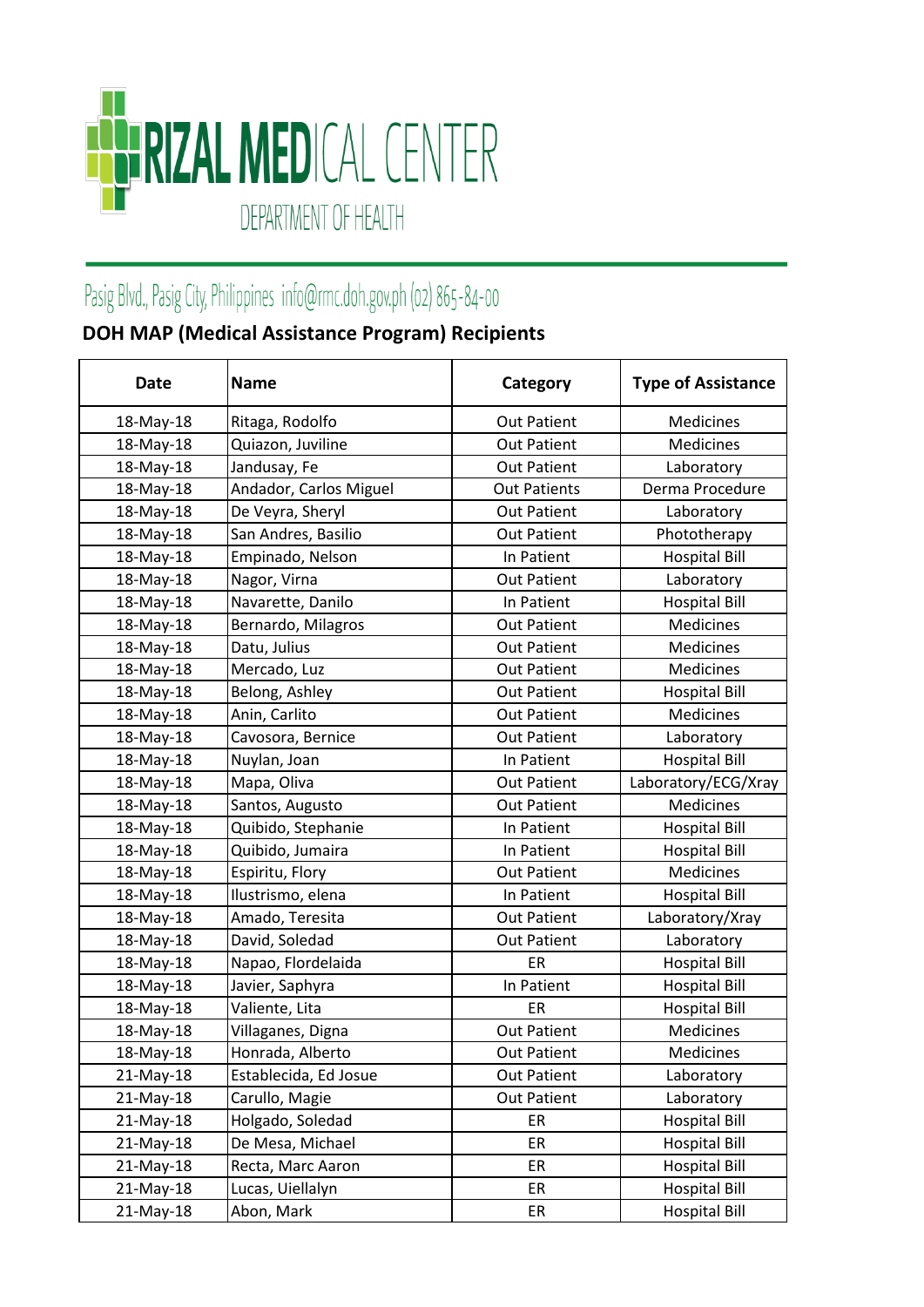| 21-May-18 | Latoza, Gregorio       | ER                 | <b>Hospital Bill</b> |
|-----------|------------------------|--------------------|----------------------|
| 21-May-18 | Gonzales, Sixto Jr     | ER                 | <b>Hospital Bill</b> |
| 21-May-18 | Ramon, Analyn          | <b>Out Patient</b> | Laboratory           |
| 21-May-18 | San Antonio, Michael   | <b>Out Patient</b> | Medicines            |
| 21-May-18 | Gorre, Elsa            | <b>Out Patient</b> | Laboratory           |
| 21-May-18 | Bonavente, Ave         | <b>Out Patient</b> | Laboratory           |
| 21-May-18 | Dimatulac, Nicasio     | <b>Out Patient</b> | Medicines            |
| 21-May-18 | Solsona, Modesto       | ER                 | <b>Hospital Bill</b> |
| 21-May-18 | Fajardo, Jessa         | ER                 | <b>Hospital Bill</b> |
| 21-May-18 | Enero, Ma Theresa      | ER                 | <b>Hospital Bill</b> |
| 21-May-18 | Del Rosario, Cyrone    | ER                 | <b>Hospital Bill</b> |
| 21-May-18 | Quilatan, Zenaida      | ER                 | <b>Hospital Bill</b> |
| 21-May-18 | Perez, Antonio         | ER                 | <b>Hospital Bill</b> |
| 21-May-18 | Samar, Nora            | <b>Out Patient</b> | Laboratory           |
| 21-May-18 | Mongis, Vilma          | ER                 | <b>Hospital Bill</b> |
| 21-May-18 | Rosales, Charl Jhayper | ER                 | <b>Hospital Bill</b> |
| 21-May-18 | Cerrado, Benjamin      | <b>Out Patient</b> | Medicines            |
| 21-May-18 | Ferreras, Genevieve    | <b>Out Patient</b> | Ultrasound           |
| 21-May-18 | Salon, Romeo           | Out patient        | Laboratory/ECG       |
| 21-May-18 | Paloma, MA Roxan       | <b>Out Patient</b> | Laboratory           |
| 21-May-18 | Quisquino, Paulino     | ER                 | <b>Hospital Bill</b> |
| 21-May-18 | Labao, Gaerzon         | In Patient         | <b>Hospital Bill</b> |
| 21-May-18 | Navarra, Maila         | In Patient         | <b>Hospital Bill</b> |
| 21-May-18 | Flores, Gina           | In Patient         | <b>Hospital Bill</b> |
| 21-May-18 | Milambiling, Julieta   | <b>Out Patient</b> | Medicines            |
| 21-May-18 | Cruz, Kathleen Mae     | <b>Out Patient</b> | Laboratory/Xray      |
| 21-May-18 | Manalo, John Carl      | <b>Out Patient</b> | Medicines/Laboratory |
| 21-May-18 | Andres, Melody         | In Patient         | <b>Hospital Bill</b> |
| 21-May-18 | Inocencio, Rosamystica | <b>Out Patient</b> | Laboratory           |
| 21-May-18 | Reyes, Jacinto         | <b>Out Patient</b> | Medicines            |
| 21-May-18 | Liswi, Susan           | <b>Out Patient</b> | Laboratory           |
| 21-May-18 | Dela Cruz, Epifania    | Out Patient        | Medicines            |
| 21-May-18 | Fornaliza, Exequiel    | In Patient         | <b>Hospital Bill</b> |
| 21-May-18 | Palanca, Basilio       | In Patient         | <b>Hospital Bill</b> |
| 22-May-18 | Aban, Florinda         | <b>Out Patient</b> | Laboratory           |
| 22-May-18 | Aban Sr, Leonardo      | <b>Out Patient</b> | Laboratory           |
| 22-May-18 | Alano Jr, Primitivo    | <b>Out Patient</b> | Laboratory           |
| 22-May-18 | Revalo, Nida           | <b>Out Patient</b> | Ultrasound           |
| 22-May-18 | Felipe, Felix Jr       | <b>Out Patient</b> | Laboratory           |
| 22-May-18 | Evangelista, Virginia  | <b>Out Patient</b> | Medicines            |
| 22-May-18 | Mabini, Edwin          | <b>Out Patient</b> | Laboratory           |
| 22-May-18 | Catriz, Nena           | <b>Out Patient</b> | Medicines            |
| 22-May-18 |                        |                    |                      |
|           | Salarda, Antonio       | <b>Out Patient</b> | Medicines            |
| 22-May-18 | Pallar, Marino         | Out Patient        | Medicines            |
| 22-May-18 | Pestaño, Joseph Niel   | In Patient         | <b>Hospital Bill</b> |
| 22-May-18 | Barrientos, Freddie    | <b>Out Patient</b> | Medicines            |
| 22-May-18 | Javier, Ramon          | <b>Out Patient</b> | Laboratory           |
| 22-May-18 | Carullo, John Angelo   | ER                 | <b>Hospital Bill</b> |
| 22-May-18 | Olifermo, Lorenzo      | <b>Out Patient</b> | Laboratory           |
| 22-May-18 | Tabasan, Jovito        | ER                 | <b>Hospital Bill</b> |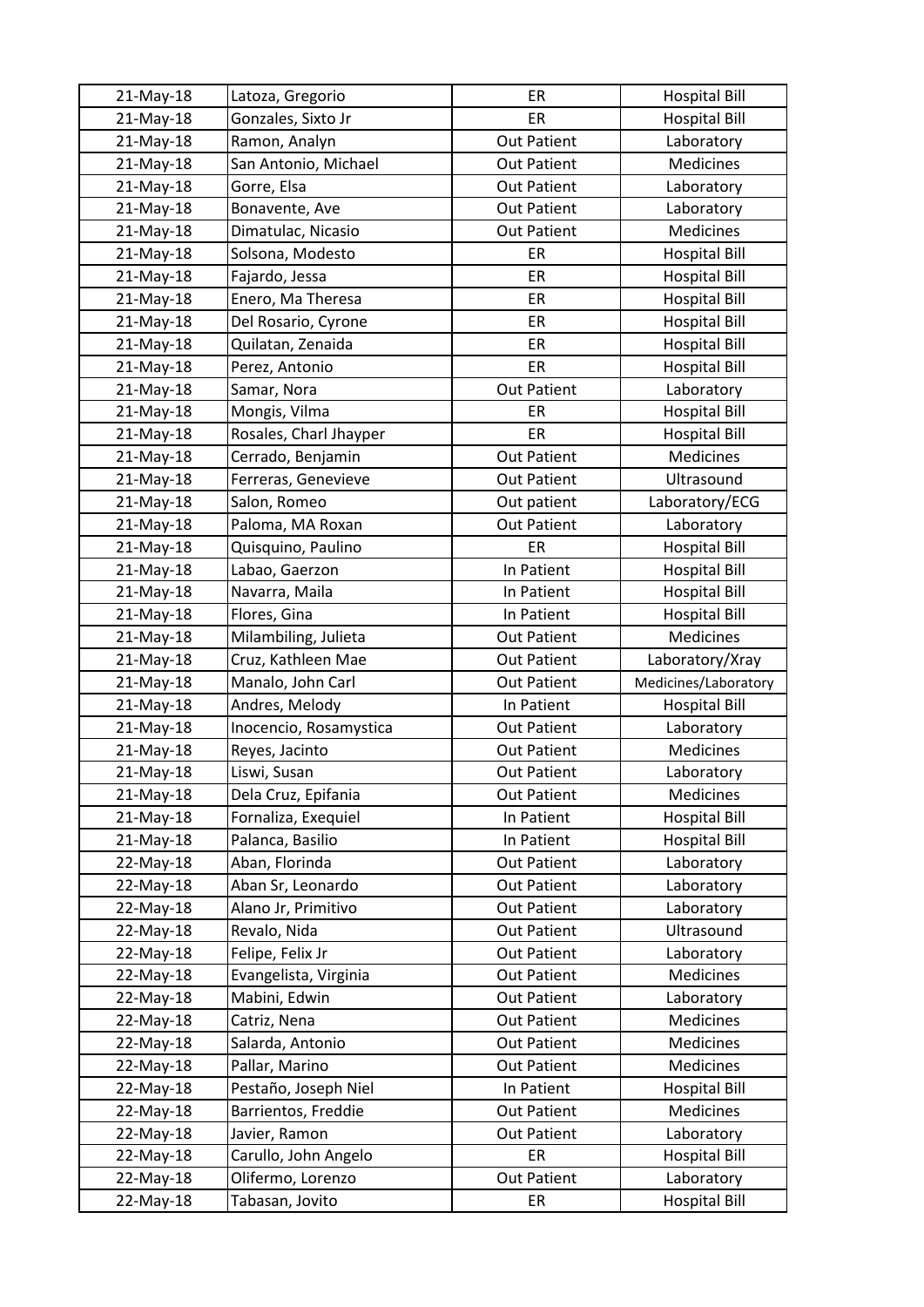| 22-May-18 | Camison, Martina       | <b>Out Patient</b> | Laboratory              |
|-----------|------------------------|--------------------|-------------------------|
| 23-May-18 | Menace, Melody         | <b>Out Patient</b> | Laboratory              |
| 23-May-18 | Elospa, Felisa         | <b>Out Patient</b> | Laboratory              |
| 23-May-18 | Abdu-lia, Picardal     | <b>Out Patient</b> | Laboratory              |
| 23-May-18 | Lagan, Ysa             | <b>Out Patient</b> | Laboratory              |
| 23-May-18 | Causing, Wenefredo     | <b>Out Patient</b> | 2D Echo                 |
| 23-May-18 | Silvestre, Marilog     | <b>Out Patient</b> | Laboratory              |
| 23-May-18 | Camison, Martina       | <b>Out Patient</b> | Ultrasound              |
| 23-May-18 | Andeza, Roger          | ER                 | <b>Hospital Bill</b>    |
| 23-May-18 | Factor, Irene          | <b>Out Patient</b> | Physical Therapy        |
| 23-May-18 | Santos, Mary Ann       | <b>Out Patient</b> | Chemotherapy            |
| 23-May-18 | Thomas, Allan          | ER                 | <b>Hospital Bill</b>    |
| 23-May-18 | Bueno, Annabelle       | <b>Out Patient</b> | Laboratory              |
| 23-May-18 | Ceñidoza, Evelyn       | <b>Out Patient</b> | <b>Biopsy Procedure</b> |
| 23-May-18 | Roque, Rosalina        | <b>Out Patient</b> | Medicine                |
| 23-May-18 | Alisuag, Julia         | ER                 | <b>Hospital Bill</b>    |
| 23-May-18 | Asinas, Ronald         | ER                 | <b>Hospital Bill</b>    |
| 23-May-18 | Racine, Jilliane       | ER                 | <b>Hospital Bill</b>    |
| 23-May-18 | Ramon, Analyn          | <b>Out Patient</b> | <b>Hospital Bill</b>    |
| 23-May-18 | Bernardo, La. Niña     | In Patient         | <b>Hospital Bill</b>    |
| 23-May-18 | Malicse, Samantha      | ER                 | <b>Hospital Bill</b>    |
| 23-May-18 | Nudo, Adelaida         | In Patient         | <b>Hospital Bill</b>    |
| 23-May-18 | Concepcion, Ma. Fe     | out Patient        | Medicine                |
| 23-May-18 | Cerda, Ronaldo         | In Patient         | <b>Hospital Bill</b>    |
| 23-May-18 | Sumilang, Shane        | ER                 | <b>Hospital Bill</b>    |
| 23-May-18 | Marcelo, Gerardo       | ER                 | <b>Hospital Bill</b>    |
| 23-May-18 | Loterte, Arrjhay       | <b>Out Patient</b> | Medicine                |
| 23-May-18 | Roxas, Katrina         | In Patient         | <b>Hospital Bill</b>    |
| 23-May-18 | Ludovice, Gleceria     | ER                 | <b>Hospital Bill</b>    |
| 23-May-18 | Balasta, Venancio      | ER                 | <b>Hospital Bill</b>    |
| 23-May-18 | Medrano, Ruben         | ER                 | <b>Hospital Bill</b>    |
| 23-May-18 | Carbajal, Marc Louie   | ER                 | <b>Hospital Bill</b>    |
| 23-May-18 | Dela Cruz, Joseph      | ER                 | <b>Hospital Bill</b>    |
| 23-May-18 | Asilum, Sarah          | ER                 | <b>Hospital Bill</b>    |
| 23-May-18 | Babia, Benjie          | ER                 | <b>Hospital Bill</b>    |
| 23-May-18 | Camposagrado, Wilfredo | ER                 | <b>Hospital Bill</b>    |
| 23-May-18 | Grefal, Dayanara       | In Patient         | <b>Hospital Bill</b>    |
| 23-May-18 | Padayao, Gemma         | <b>Out Patient</b> | Laboratory              |
| 23-May-18 | Calibara, Elizabeth    | <b>Out Patient</b> | Laboratory              |
| 24-May-18 | Apan, Rosalina         | <b>Out Patient</b> | OCT/Eye Procedure       |
| 24-May-18 | Berroya, Pauline       | <b>Out Patient</b> | Laboratory              |
| 24-May-18 | Maristela, Melinda     | <b>Out Patient</b> | Medicine                |
| 24-May-18 | Villamin, Lovelyn      | <b>Out Patient</b> | Laboratory              |
| 24-May-18 | Pasto, Remelinda       | ER                 | Hospital Bill           |
| 24-May-18 | Mojica, Lolita         | ER                 | <b>Hospital Bill</b>    |
| 24-May-18 | Burgado, May Ann       | ER                 | <b>Hospital Bill</b>    |
| 24-May-18 | Argente, Danilo        | ER                 | <b>Hospital Bill</b>    |
| 24-May-18 | Sato, Danilo           | ER                 | <b>Hospital Bill</b>    |
| 24-May-18 | Luzarita, Enida        | ER                 | <b>Hospital Bill</b>    |
| 24-May-18 | Viñas, Rolando         | ER                 | <b>Hospital Bill</b>    |